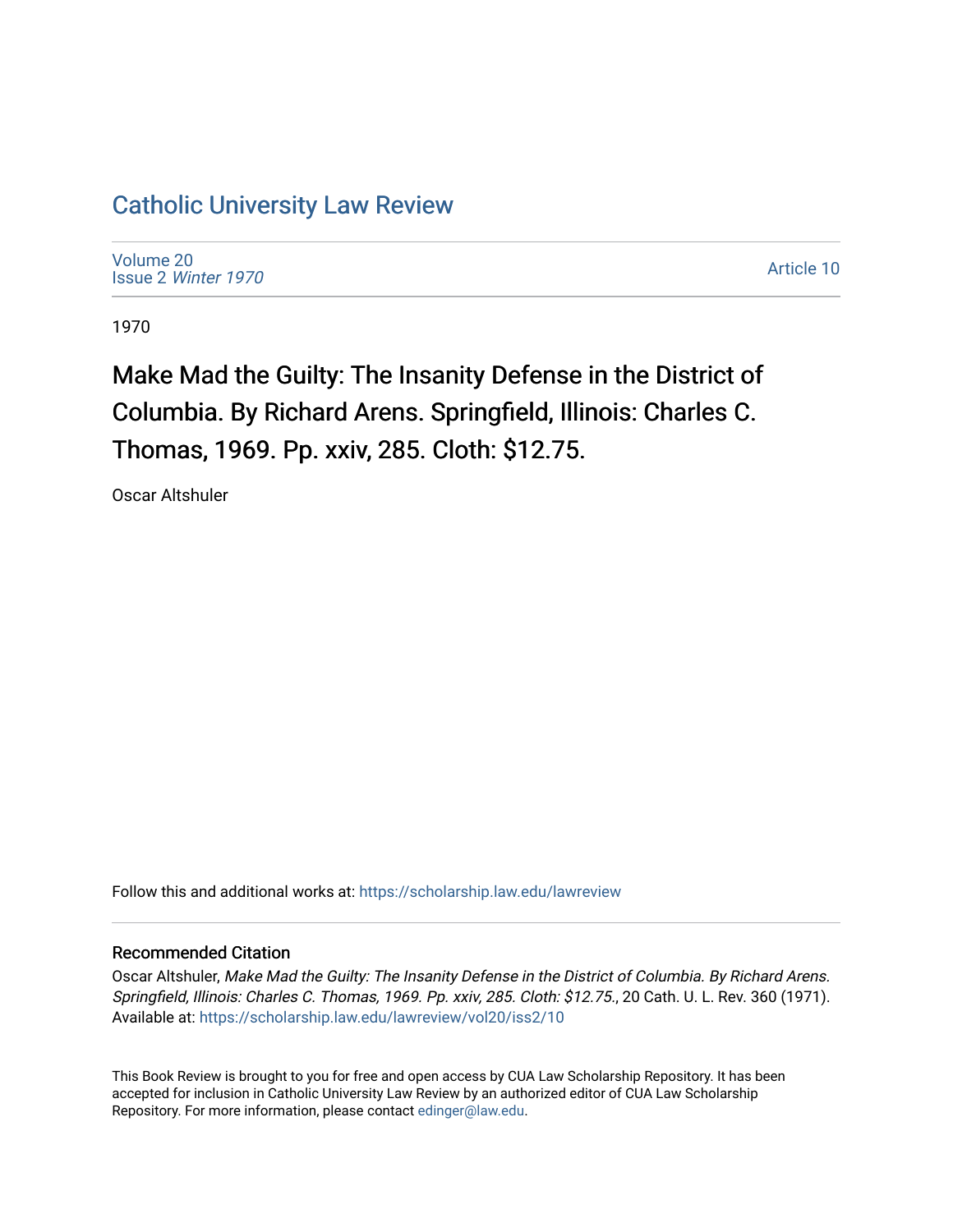## **Oscar Altshuler\***

## **Make Mad the Guilty: The Insanity Defense in the District of Columbia. By Richard Arens. Springfield, Illinois: Charles C. Thomas, 1969. Pp. xxiv, 285. Cloth: \$12.75.**

"An accused is not criminally responsible if his unlawful act was the product of mental disease or defect."<sup>1</sup> With this pronouncement in 1954, the United States Court of Appeals for the District of Columbia significantly broadened the test of criminal responsibility in the District of Columbia which at that time was governed by the right-wrong test<sup>2</sup> and the irresistible-impulse test.<sup>3</sup> Psychiatrists generally were jubilant. At last they were to be recognized in the field of criminal law. To others, this simply stated test appeared at first glance humane, reasonable, and understandable. Few could argue with the principle that it would be unconscionable to punish where there is no blame.

But the simplicity was all on the surface. What was meant **by** "mental disease or defect?" These were not scientific terms about which there was any substantial agreement among psychiatrists. When was a criminal act the "product" of a diseased mind? The expert had the burden of explaining but a lay jury would have the final word. As difficulties in applying the new test increased, dissatisfaction also grew among lawyers, judges and even among psychiatrists. Congress, fearing that *Durham* would result in dangerous criminals being freed, quickly passed an amendment to the D.C. Code providing for mandatory commitment to a mental hospital of anyone found not guilty **by** reason of insanity.<sup>4</sup>

Assistant United States Attorney and Chief, Special Proceedings Unit, Office of the United States Attorney for the District of Columbia. **[Ed.** Note: The Special Proceedings Unit, in addition to handling other specific proceedings in the federal courts, is responsible for answering all petitions of habeas corpus emanating from St. Elizabeth Hospital in the District of Columbia.]<br>1. Durham v. United States, 214 F.2d 862 (D.C. Cir. 1954).

<sup>2.</sup> M'Naghten Case, 8 Eng. Rep. 718 (1843); United States v. Guiteau, 12 D.C. 498, 550, 1 Mackey 498, 550 (1882).

<sup>3.</sup> Smith v. United States, 36 F.2d 548 (D.C. Cir. 1929).

<sup>4.</sup> D.C. **CODE ANN.** § 24-301(a), *as amended,* Aug. 9, 1955. This intent of Congress was slowly eroded until finally, in early 1968, the appellate court ruled that, following a verdict of not guilty by reason of insanity, a defendant before he could be committed to a mental hospital, was entitled to a judicial determination as to whether he was then, at the time of verdict, mentally ill (according to civil commitment standards) and likely to injure himself or others because of such mental illness. Bolton v. Harris, 395 F.2d 642 (D.C. Cir. 1968).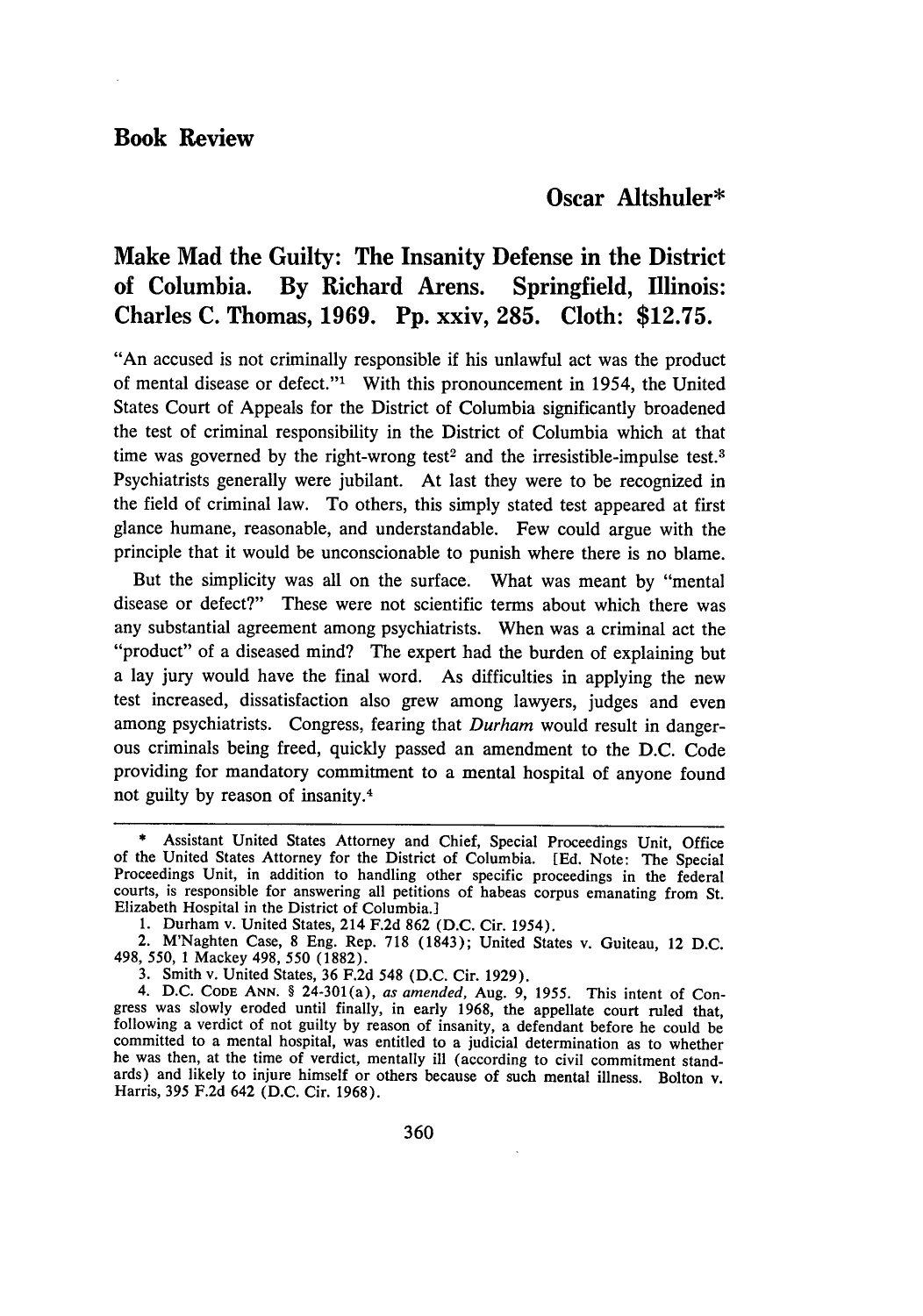In 1959, through a grant to the Washington School of Psychiatry, Richard Arens, an attorney in the District of Columbia, was named director of a project to study the operation of the insanity defense in the District of Columbia. Pursuant thereto, various persons, including private and public psychiatrists and defense attorneys, were interviewed. But the major source of data was to come from trial of selected criminal cases by members of the project staff under the direction of Mr. Arens. This would permit the gathering firsthand of pertinent facts from the initial steps of prosecution through final appeal. Funds were even available for the hiring of private psychiatrists for use by the defense. In all, more than twenty cases were tried under the study. Unfortunately for the project, opposition to it grew to such proportions that the project died, apparently some time in 1963.

Mr. Arens, now Professor of Law at the State University of New York at Albany, School of Criminal Justice, and Visiting Professor of Law at McGill University, entitles the public report of his study, *Make Mad the Guilty.* There is little flagging of interest as we share Professor Aren's experiences selected from cases which he personally tried. His style is fluent and dramatic. He calls his project "a study in horror,"5 for it is obvious to him that *Durham* failed in its purpose and "the District of Columbia is now significantly behind jurisdictions upholding more or less enlightened versions of the M'Naghten rules."<sup>6</sup> And who is to blame for this failure? Defense attorneys, prosecutors, trial judges, appellate judges, the Supreme Court, psychiatrists generally, the Washington Psychiatric Association, and the American Psychiatric Association. No one is spared. And all opposition to *Durham* is dismissed with the sweeping conclusion that "the underlying problem is essentially one of resistance to change."<sup>7</sup>

This is an oversimplification. I frequently found myself bristling in defense of many accused by the author throughout the book and I feel it is only fair that I take this opportunity to speak up to some extent in their behalf.

Perhaps the greatest reason for opposition to *Durham* is the belief on the part of many—lawyers, judges, doctors, jurors—that again the innocent victim ends up as the forgotten man. In the foreword to *Make Mad the Guilty,* mention is made of a certificate of commendation awarded by the American Psychiatric Association to Judge Bazelon for his writing of *Durham* and other opinions. The commendation noted that "he has removed massive barriers between the psychiatric and legal professions and opened path-

**<sup>5.</sup> R. ARENS, MAKE MAD THE GuiLTY 257 (1969).**

*<sup>6.</sup> Id.* at **251.**

*<sup>7.</sup> Id.* at **258.**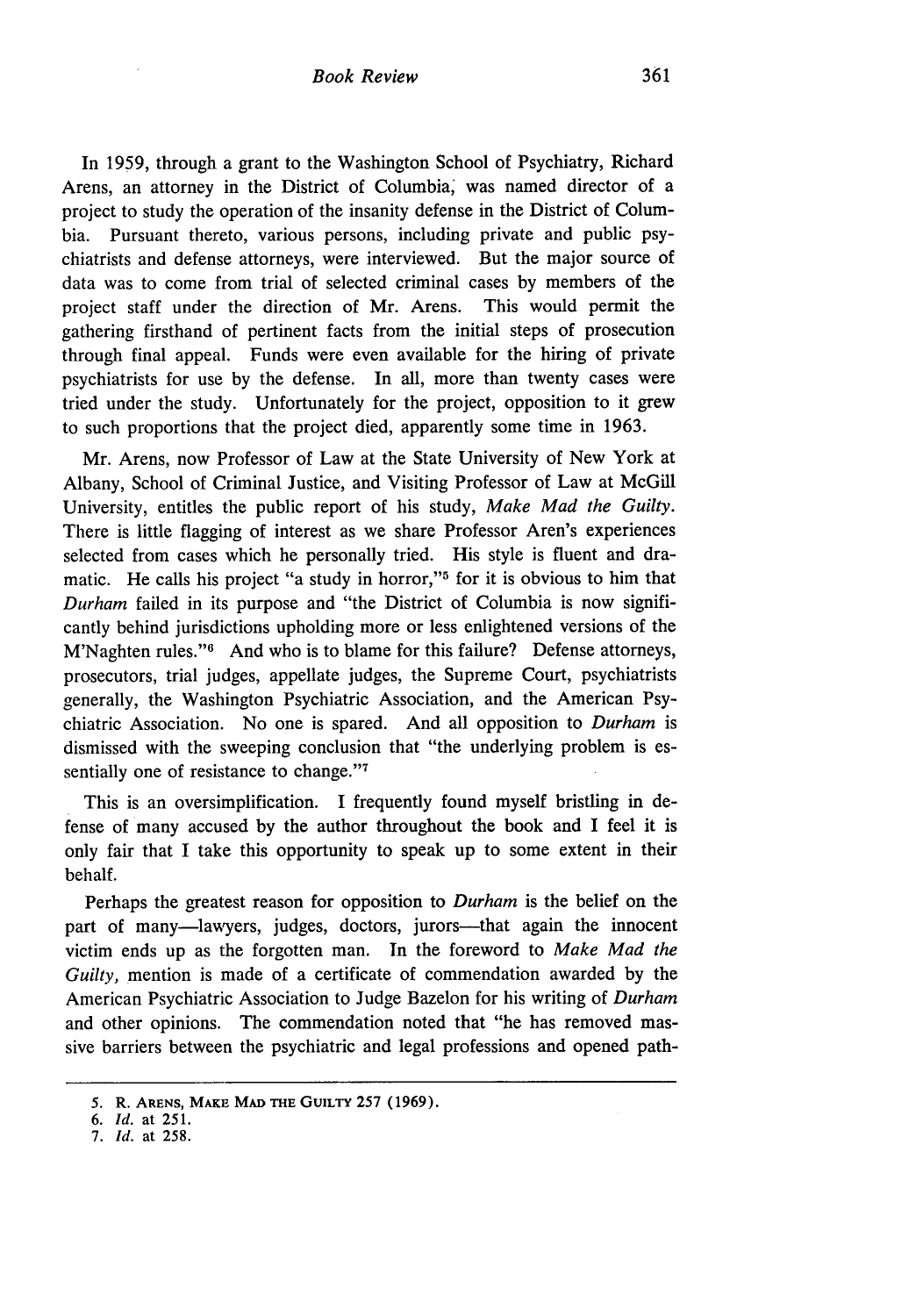ways wherein together they may search for better ways of reconciling human values with social safety."<sup>8</sup> Professor Arens' study left him both disillusioned and bitter, but perhaps much of his difficulty lies in the fact that he became so absorbed with human values that he ignored the need for achieving some balance with social safety. Others did not so forget and this was essentially the basis for their opposition to the new test.

Some saw *Durham* as a widening of the door through which criminal responsibility could be avoided, with no real way to prevent abuses. Some were skeptical of the ability of psychiatry as a science to competently play the role it was so eager to assume. Psychiatry in its infancy knew little of the treatment of mental illness, especially in the field of the personality disorder.

The author is extremely harsh in his criticism of the professional staff of St. Elizabeths Hospital, indicating that they were generally biased and prejudiced against defendants who raised the defense of insanity. In this respect it is worth noting a comment by Judge (now Chief Justice) Burger in *Proctor v. Harris:*

But the fact remains that psychiatrists are physicians, not advocates; nevertheless, when they express views which are not in accord with those harbored by the confined patient or his counsel, there is a partisan tendency to regard such an expert as an adversary. It is absurd to suggest that Government psychiatrists are 'uncooperative' in this context; we can readily take judicial notice that over a dozen of years or more the medical views of these Government psychiatrists, as a whole, generally turned out to be more favorable to defendants than to prosecutors in verdicts of not guilty by reason of insanity. In observing this we do so to acknowledge, and not in any sense to challenge, their independent stance as professional people.<sup>9</sup>

What part has defense counsel been playing? Some confess to raising the insanity defense merely to avoid possible criticism from the appellate court. Many attorneys feel that our adversary system requires that they be concerned only with attempting to secure a defendant's freedom, without regard to his need for treatment. This policy often continues over into the treatment area where commitment to St. Elizabeths Hospital may, for lack of funds, facilities and personnel, offer more custody than treatment. Defense counsel then demands the defendant's release for failure of the hospital to provide adequate and appropriate treatment and the defendant may be back on the street shortly after having been found not guilty by reason of insanity.

Can mandatory commitment be justified without treatment? This issue

**<sup>8.</sup>** *Id.* at 7.

**<sup>9.</sup>** 413 **F.2d 383 (D.C.** Cir. **1969).**